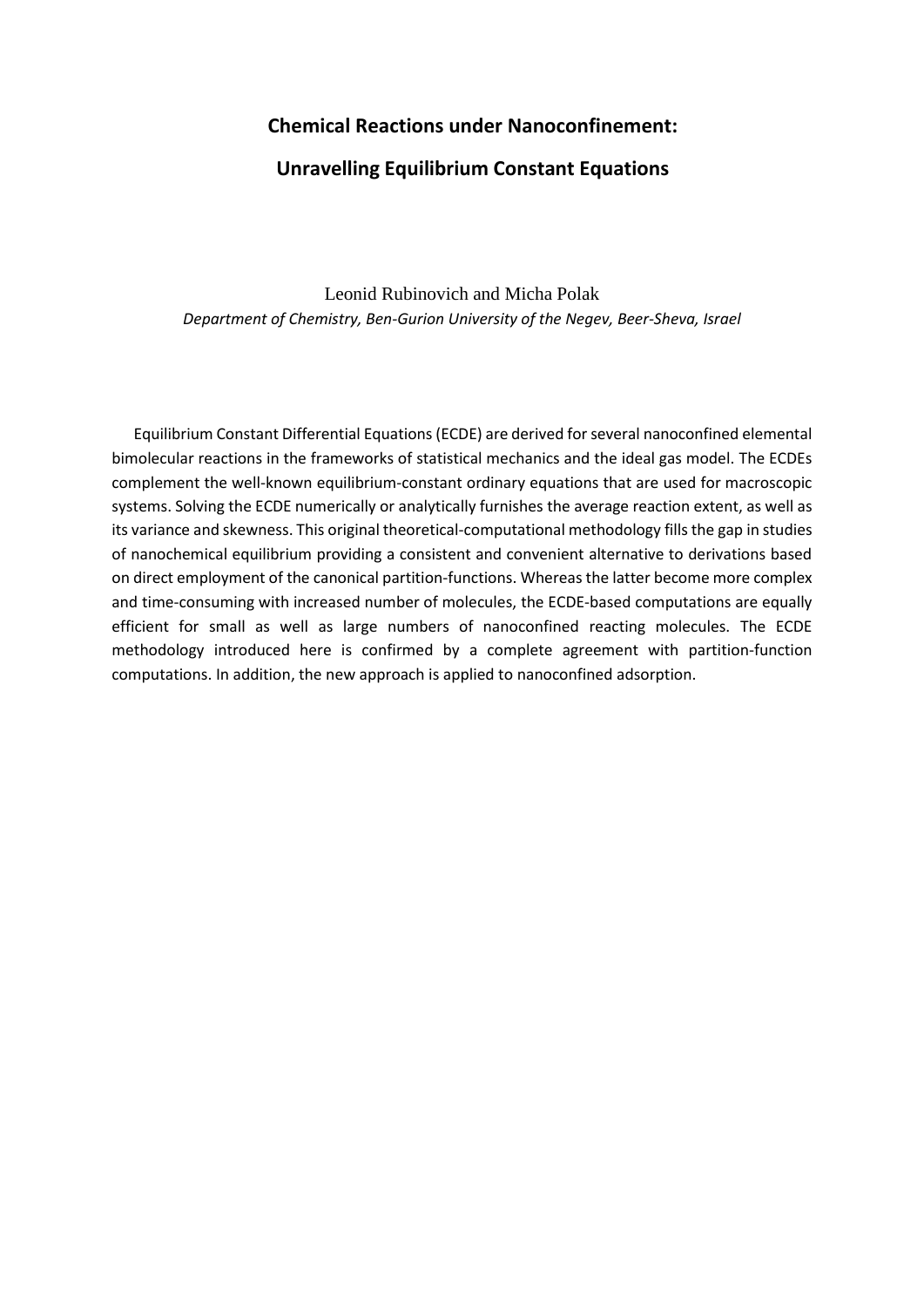#### *1. Equilibrium Constant Equations*

Chemical-equilibrium involving a small number of molecules inside a confined nanospace can exhibit considerable deviations from the macroscopic thermodynamic limit (TL) due to reduced mixing entropy, as was predicted in several of our works using statistical-mechanics canonical partitionfunctions and the ideal-gas model<sup>1,2</sup>. For example, exergonic addition and dimerization should exhibit a considerable shift of the reaction extent towards product formation<sup>3</sup>. This "nanoconfinement entropic effect on chemical-equilibrium" (NCECE) was verified by post-analysis<sup>4</sup> of reported measurements of DNA hybridization inside confined nano-fabricated chambers<sup>5</sup> as well as by stochastic kinetics modeling<sup>6, 7</sup>.

The present work is a substantial extension of the NCECE studies, focusing now on variations of the ordinary equilibrium constant equations (ECE) due to nanoconfinement. Equilibrium elementary chemical reaction is considered,

$$
\sum r_i R_i \leftrightarrow \sum p_j P_j,\tag{1.1}
$$

where  $R_i$  (or  $P_j$ ) and  $r_i$  (or  $p_j$ ) denote reactants (or products) and the corresponding stoichiometric coefficients, respectively. In this study, the frequently made assumption is made that all activity coefficients are close to 1 (ideal system), so the value of the thermodynamic equilibrium constant,  $K$ , equals to the constant in terms of molar concentrations<sup>8</sup>. Namely, in the TL,

$$
K = (N_{Av}V)^{\sum r_i - \sum p_j} \frac{(\Pi N_j^{p_j})_{TL}}{(\Pi N_i^{r_i})_{TL}}.
$$
\n(1.2)

where  $N_i$  denotes the equilibrium number of molecules *i* ( $N_{Av}$  is Avogadro's number, and the volume,  $V$ , is given in liters).

Since the numbers of product molecules are related to the reaction extent, its value can be found by solving equations simply derived from Eq.1.2. However, this ECE cannot be used for nanoconfined reactions, since its RHS differs from  $K$  and equals to a distinct "nanoequilibrium constant"<sup>1</sup> (sometimes called "apparent equilibrium constant"). The main goal of the present study is to find ECEs, which substitute the conventional ones in the case of nanoconfinement. Solutions of the latter should provide the average nanoreaction extent,  $\xi$ , as a function of the thermodynamic equilibrium constant,  $K$ .

It can be noted that each molecule involved in the reaction equation 1.1 contributes to  $K$  a multiplier that is equal to the number of such molecules, which drops (or rises) by  $r_i$  (or  $p_j$ ) for reactants (or products) in a single reaction step. Since in the TL  $N_i$  is huge, its alteration is negligible and equation 1.2 includes the factor  $N_i^{r_i}$  for reactant  $R_i$ . However, in the case of a limited nanoconfined molecule reservoir this factor should be substituted by  $N_i(N_i-1)(N_i-2)$  ...  $(N_i-1)$  $r_i + 1$ ) =  $\frac{N_i!}{(N_i - n)}$  $\frac{N_i!}{(N_i-r_i)!}$ . Likewise, for the products  $N_j^{p_j}$  should be substituted by  $N_j(N_j+1)(N_j+1)$ 2) ...  $(N_j + p_j - 1) = \frac{(N_j + p_j - 1)!}{(N_j - 1)!}$  $\frac{(N_f+P) - 2N}{(N_f-1)!}$ . Correspondingly, the equilibrium constant can be generalized as,

$$
K = (N_{Av}V)^{\sum r_i - \sum p_j} \frac{\langle \prod_{\substack{(N_j + p_j - 1)! \\ (N_j - 1)!}} \rangle}{\langle \prod_{\substack{N_i! \\ (N_i - r_i)!}} \rangle}.
$$
\n(1.3)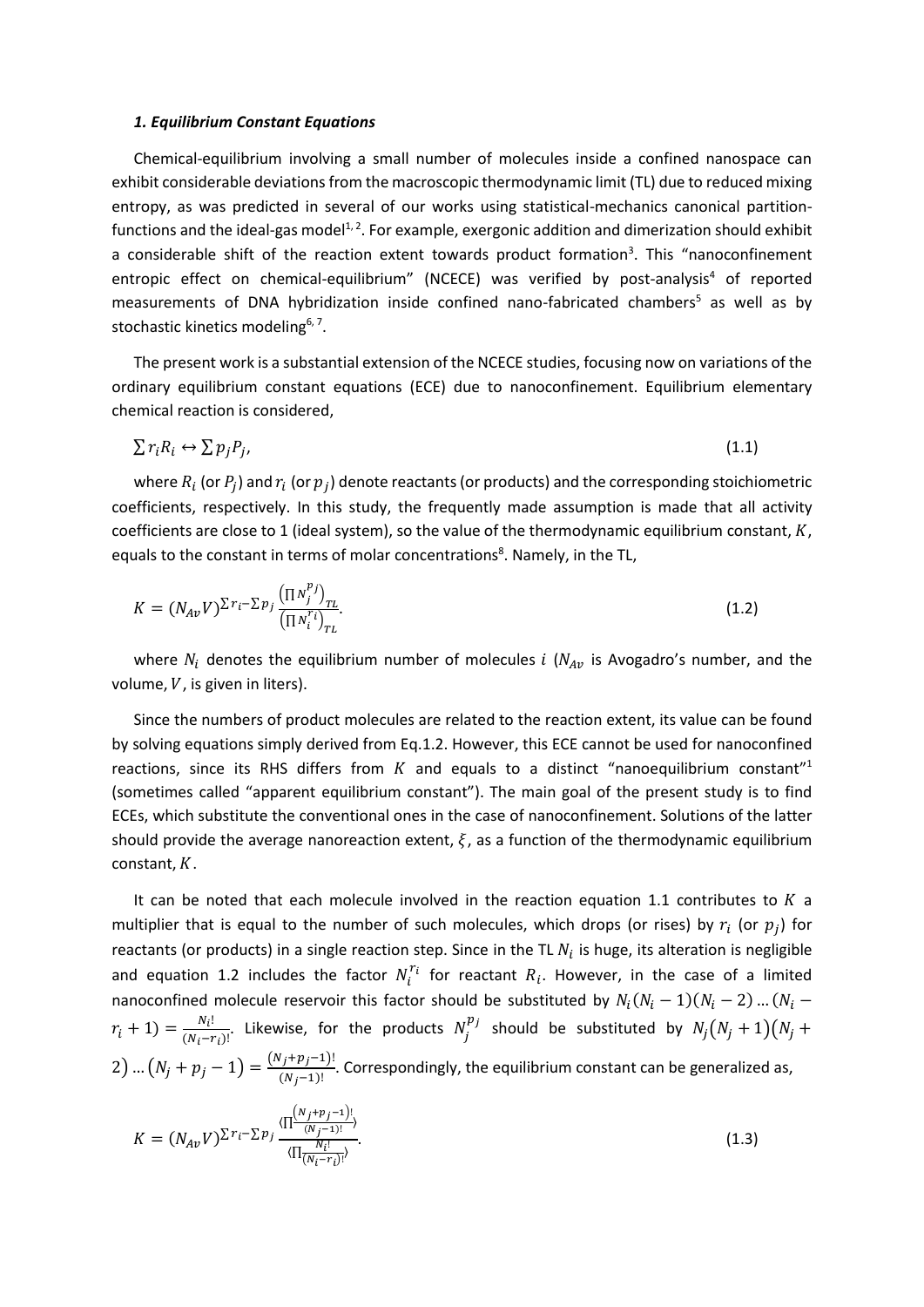where the canonical ensemble average,  $\langle ... \rangle$ , is used for fluctuating nanosystems. In the TL  $N_i!$  $\frac{N_i!}{(N_i-r_i)!}$  →  $N_i^{r_i}$  and  $\frac{(N_j+p_j-1)!}{(N_j-1)!}$  →  $N_j^{p_j}$  and therefore the original Eq.1.3 is consistent with the conventional definition.

The validity of the generalized Eq.1.3 is confirmed by calculations below for several nanoconfined chemical reactions. It is the basis for novel Equilibrium Constant Differential Equations (ECDE) equations for  $\xi$  as a function of K, distinctly from the conventional ECEs in the TL case.

### *2. Derivation of the ECDEs*

Starting with the exchange reaction  $A + B = C + D$ , the numbers of reactant molecules are related to the "reaction extent", x, as  $N_A = N(1 - x)$  and  $N_B = N(r - x)$ , and the numbers of product molecules are equal to  $N_c = N_p = Nx$  ( $r \ge 1$ , the equality holds in the stoichiometric case). The initial (maximal) numbers of reactants are  $N_A^{(0)}=N$  and  $N_B^{(0)}=rN$ . According to Eq.1.3 the equilibrium constant is given by,

$$
K = \frac{\langle N_C N_D \rangle}{\langle N_A N_B \rangle} = \frac{\langle x^2 \rangle}{r - r \langle x \rangle - \langle x \rangle + \langle x^2 \rangle}.
$$
 (2.1)

For  $2A = B + C$  with  $N_A = 2N(r - x)$  and  $N_B = N_C = Nx$ , where  $r = 1$  and  $r = 1 + \frac{1}{2l}$  $\frac{1}{2N}$ , if  $N_A^{(0)}$ is even and odd, respectively. The equilibrium constant reads,

$$
K = \frac{\langle N_B N_C \rangle}{\langle N_A (N_A - 1) \rangle} = \frac{\langle x^2 \rangle}{4 \langle (r - x)^2 - \frac{1}{2N} (r - x) \rangle}.
$$
 (2.2)

In the case of the addition reaction  $A + B = C$  with  $N_A = N(1 - x)$ ,  $N_B = N(r - x)$  and  $N_C = Nx$ the equilibrium constant is given by,

$$
K = N_{Av}V \frac{\langle N_C \rangle}{\langle N_A N_B \rangle} = N_{Av}V \frac{\langle x \rangle}{N\langle (1-x)(r-x) \rangle} = \frac{\langle x \rangle}{[A]^{(0)}(r^2 - 2r\langle x \rangle + \langle x^2 \rangle)},
$$
(2.3)

where  $[A]^{(0)}$  denotes the initial (maximal) molarity of the reactant.

For the dimerization reaction  $2A = B$  with  $N_A = 2N(r - x)$  and  $N_B = Nx$ , where  $r = 1$  and  $r =$  $1 + \frac{1}{2}$  $\frac{1}{2N}$  if  $N_A^{(0)}$  is even and odd, respectively. The equilibrium constant is,

$$
K = N_{Av} V \frac{\langle N_B \rangle}{\langle N_A (N_A - 1) \rangle} = N_{Av} V \frac{\langle x \rangle}{\langle 4N(r - x)^2 - 2(r - x) \rangle} = \frac{r \langle x \rangle}{2[A]^{(0)} [r^2 - 2r \langle x \rangle + \langle x^2 \rangle - \frac{1}{2N}(r - \langle x \rangle)]},
$$
\n(2.4)

where  $[A]^{(0)}$  denotes the initial (maximal) molarity of the reactant.

By substitution of  $\xi \equiv \langle x \rangle$  and  $\langle x^2 \rangle = \xi^2 + \frac{1}{N}$ N  $\frac{\partial \xi}{\partial lnK}$  to Eqs.2.1-4 (to be published elsewhere), original ECDEs are obtained,

for 
$$
A + B = C + D
$$
,  $\frac{1}{N}(K - 1)\frac{\partial \xi}{\partial ln K} = \xi^2 - K(1 - \xi)(r - \xi)$ , (2.5)

for 
$$
2A = B + C
$$
,  $\frac{1}{N}(4K - 1)\frac{\partial \xi}{\partial \ln K} - \frac{2K}{N}(r - \xi) = \xi^2 - 4K(r - \xi)^2$ , (2.6)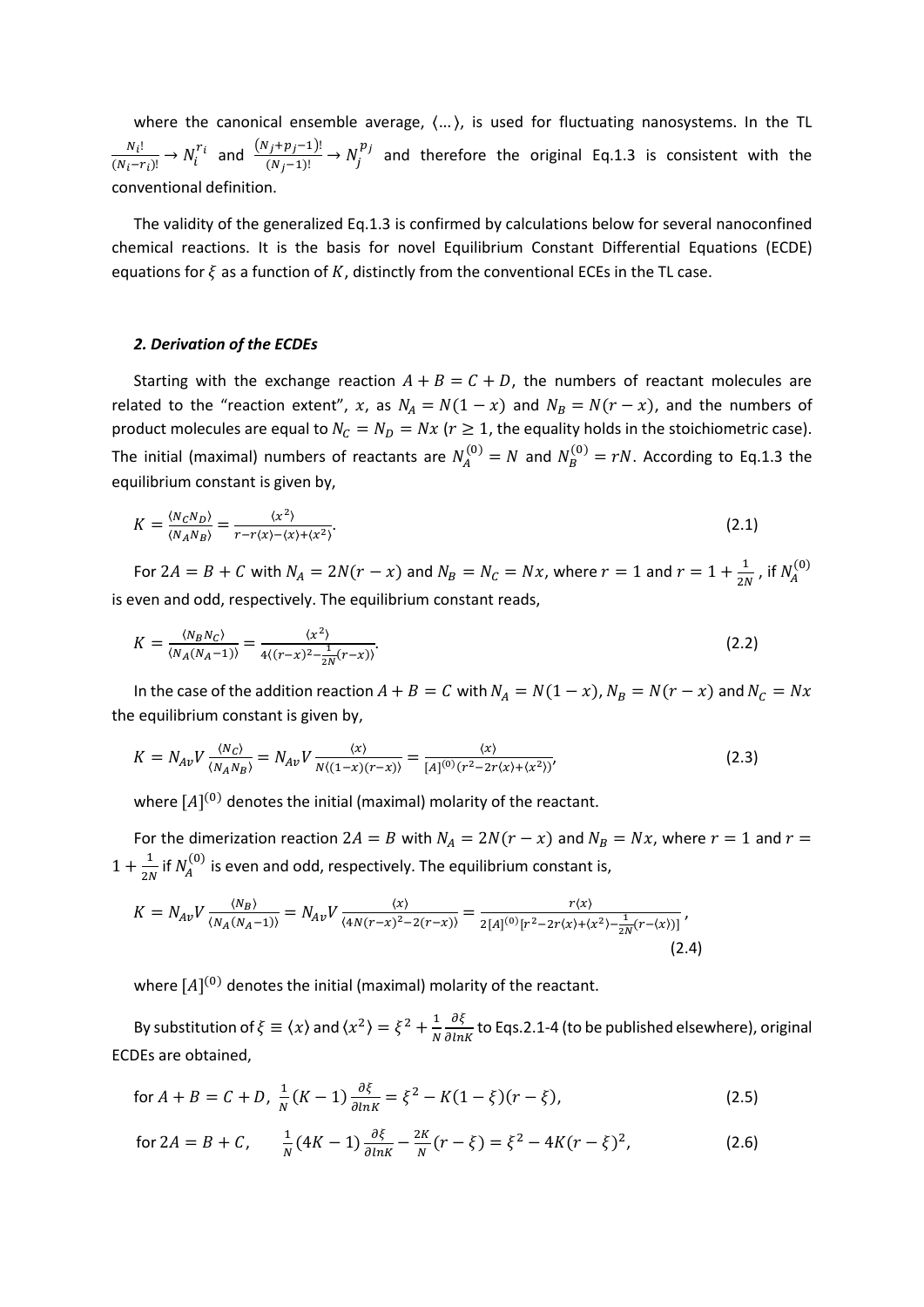for 
$$
A + B = C
$$
,  $\frac{K}{N} \frac{\partial \xi}{\partial lnK} = \frac{\xi}{[A]^{(0)}} - K(1 - \xi)(r - \xi)$ , (2.7)

and

for 
$$
2A = B
$$
,  $\frac{K}{N} \left( \frac{\partial \xi}{\partial ln K} - \frac{1}{2} (r - \xi) \right) = \frac{r \xi}{2[A]^{(0)}} - K(r - \xi)^2$ . (2.8)

In addition to numerical solutions provided e.g., by MATLAB for the derived ECDEs, analytical solutions exist in terms of Jacobi and Laguerre polynomials<sup>9</sup> (Table 1). Since the LHS in Eqs.2.5-8 is on the order of  $\frac{1}{N}$ , it approaches zero when  $N$  is large, thereby the ordinary ECEs are obtained in the TL. Furthermore, they become reasonably accurate even for  $N \geq 10$ , consistently with the decreasing NCECE effects predicted earlier for this condition<sup>1</sup>.

It can be shown that differentiation of  $\xi$  with respect to lnK provides characteristics of the reaction-extent such as the variance (fluctuations),

$$
\sigma^2 \equiv \langle x^2 \rangle - \xi^2 = \frac{1}{N} \frac{\partial \xi}{\partial lnK},\tag{2.9}
$$

and its skewness (the distribution asymmetry),

$$
Sk \equiv \frac{\langle (x-\xi)^3 \rangle}{\sigma^3} = N^{-1/2} \left(\frac{\partial \xi}{\partial ln K}\right)^{-3/2} \frac{\partial^2 \xi}{\partial (ln K)^2},\tag{2.10}
$$

As an example, the exchange reaction  $A + B = C + D$  is chosen for further analysis. Using the analytical solution for the stoichiometric case given in Table 1 and the asymptotic approximation  $\lim_{x \to 1} P_n^{(\nu,\mu)}(x) = \frac{\Gamma(n+\nu+1)}{\Gamma(n+1)\Gamma(\nu+1)}$  $\Gamma(n+1)\Gamma(\nu+1)$ <sup>10</sup>, one obtains  $\xi \sim 1 - \frac{N}{K}$  $\frac{N}{K}$  for large K. Thus, the reaction is closer to completion when the number of molecules is small, consistently with the ordinary NCECE. On the other hand,  $\xi \sim NK$  for small K, i.e. the average reaction extent diminishes for smaller numbers of molecules (inverse NCECE). Plots of the average reaction extent as a function of  $ln K$  reflect distinctly the increasing NCECE effects in smaller size systems (Fig. 1a). As can be seen,  $\xi$  exhibits enhancement in the exergonic case and diminution in the endergonic case. The maximal variance at  $\xi \approx 0.5$  (and  $ln K \approx 0$ ) corresponds to high-T widening of a quite uniform microstate-probability distribution, which consistently narrows with temperature decrease and for larger system sizes (Fig. 1b). Furthermore, NCECE effects are related to the distribution asymmetry, which is right-skewed for  $\xi$  < 0.5 and left-skewed for  $\xi > 0.5$  (Fig. 1b). Similarly to the variance, the skewness values decrease for larger system sizes. The validity of the derivations and computations based on the present original methodology is confirmed by complete agreement with predictions obtained by direct employing of canonical partition-functions.

The final derivation concerns non-dissociative adsorption under nanoconfinement having an apparent formal similarity with the addition reaction considered above, namely  $G + A^* = A$ , where G and  $A^*$  denote a gas molecule and a surface site, respectively. Focusing on the stoichiometric case ( $r =$ 1), just a slight modification is required in terms of the equilibrium average coverage,  $\theta$  (substituting  $\xi$ ), and the initial (maximal, pre-adsorption) ideal-gas pressure,  $p^{(0)}=10^3N_{Av}kT[G]^{(0)}.$  In the TL,

$$
K = N_{Av} V \frac{(N_A)_{TL}}{(N_G N_A^*)_{TL}} = N_{Av} k T K_L,
$$
\n(2.11)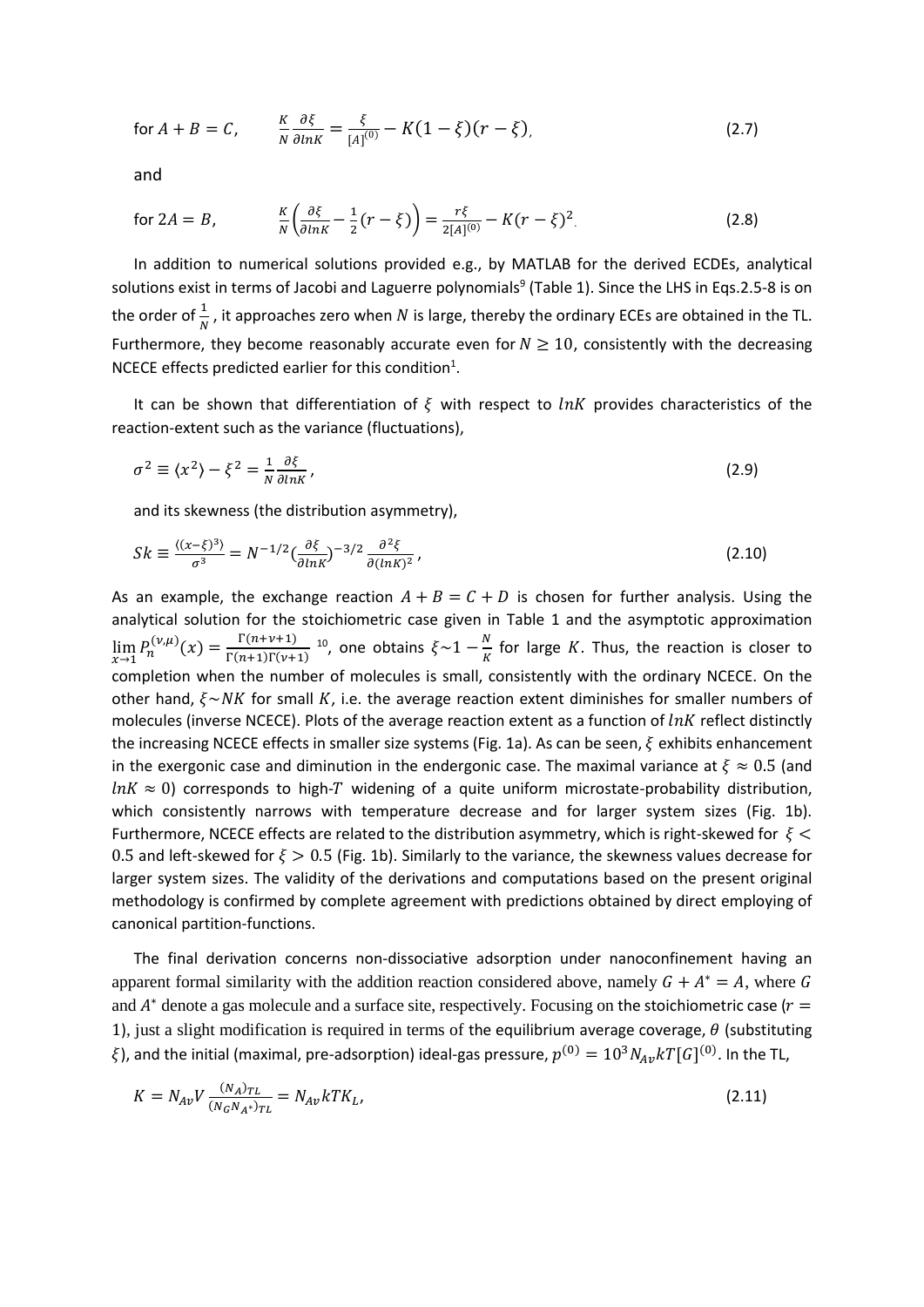where  $K_L = \frac{\theta_{TL}}{n(1-\theta)}$  $\frac{v_{TL}}{p(1-\theta_{TL})}$  is the "Langmuir adsorption constant". So, the original differential equation for the average nanoconfined coverage as a function of the Langmuir constant is obtained by substitution of  $[G]^{(0)}K$  by  $p^{(0)}K_L$  in Eq.2.7,

$$
\frac{K_L}{N} \frac{\partial \theta}{\partial ln K_L} = \frac{\theta}{p^{(0)}} - K_L (1 - \theta)^2.
$$
\n(2.13)

Consistently with the addition reaction solution (Table 1), the analytical solution of equation (2.13) is given by,

$$
\theta = 2 + \frac{1}{p^{(0)}K_L} + \frac{1}{N} \left( 1 - (N+1) \frac{L_{N+1} \left( -\frac{N}{p^{(0)}K_L} \right)}{L_N \left( -\frac{N}{p^{(0)}K_L} \right)} \right).
$$
\n(2.14)

In the TL ( $N \to \infty$ ) the LHS of Eq.2.13 equals zero and as  $p = p^{(0)}(1-\theta)$  the Langmuir isotherm is obtained,

$$
\theta = \frac{pK_L}{1 + pK_L} \,. \tag{2.15}
$$

#### *3. Conclusions*

Equilibrium-constant differential equations (ECDEs) are derived for several binary chemical reactions and for adsorption under nanoconfinement. When the system size increases approaching the TL the ECDEs gradually evolve to the ordinary ECEs. The ECDEs fill the gap in studies of nanochemical equilibrium providing a consistent and convenient alternative to the more common method directly employing canonical partition-functions. Whereas the latter becomes more complex and time consuming for larger systems, the original theoretical-computational methodology employing the ECDEs is equally efficient for nanosystems containing small and large numbers of molecules. The validity of the ECDE-methodology introduced here is confirmed by the complete agreement of computation results with those based on the partition-function computations. Furthermore, the results of numerical solutions of the ECDEs provided by MATLAB package coincide with those obtained by previously reported analytical solutions obtained by cumbersome stochastickinetic modeling for long times. Applications of the ECDE method to termolecular reactions, such as  $H_2 + 2I = 2HI$ , are underway. According to preliminary results, the termolecular NCECE effect should be more significant compared to binary reactions.

<sup>1</sup>M. Polak, and L. Rubinovich, Nano Letters **8** (2008) 3543.

<sup>2</sup>M. Polak, and L. Rubinovich, Physical Chemistry Chemical Physics **13** (2011) 16728.

<sup>3</sup>L. Rubinovich, and M. Polak, Topics in Catalysis **61** (2018) 1237.

<sup>4</sup>L. Rubinovich, and M. Polak, Nano Letters **13** (2013) 2247.

<sup>5</sup>M. J. Shon, and A. E. Cohen, Journal of the American Chemical Society **134** (2012) 14618−14623.

<sup>6</sup>Y. Khodorkovsky, L. Rubinovich, and M. Polak, Journal of Physical Chemistry C **123** (2019) 24949.

<sup>7</sup> R. Szymanski, S. Sosnowski, and L. Maslanka, Journal of Chemical Physics **144**, 124112 (2016)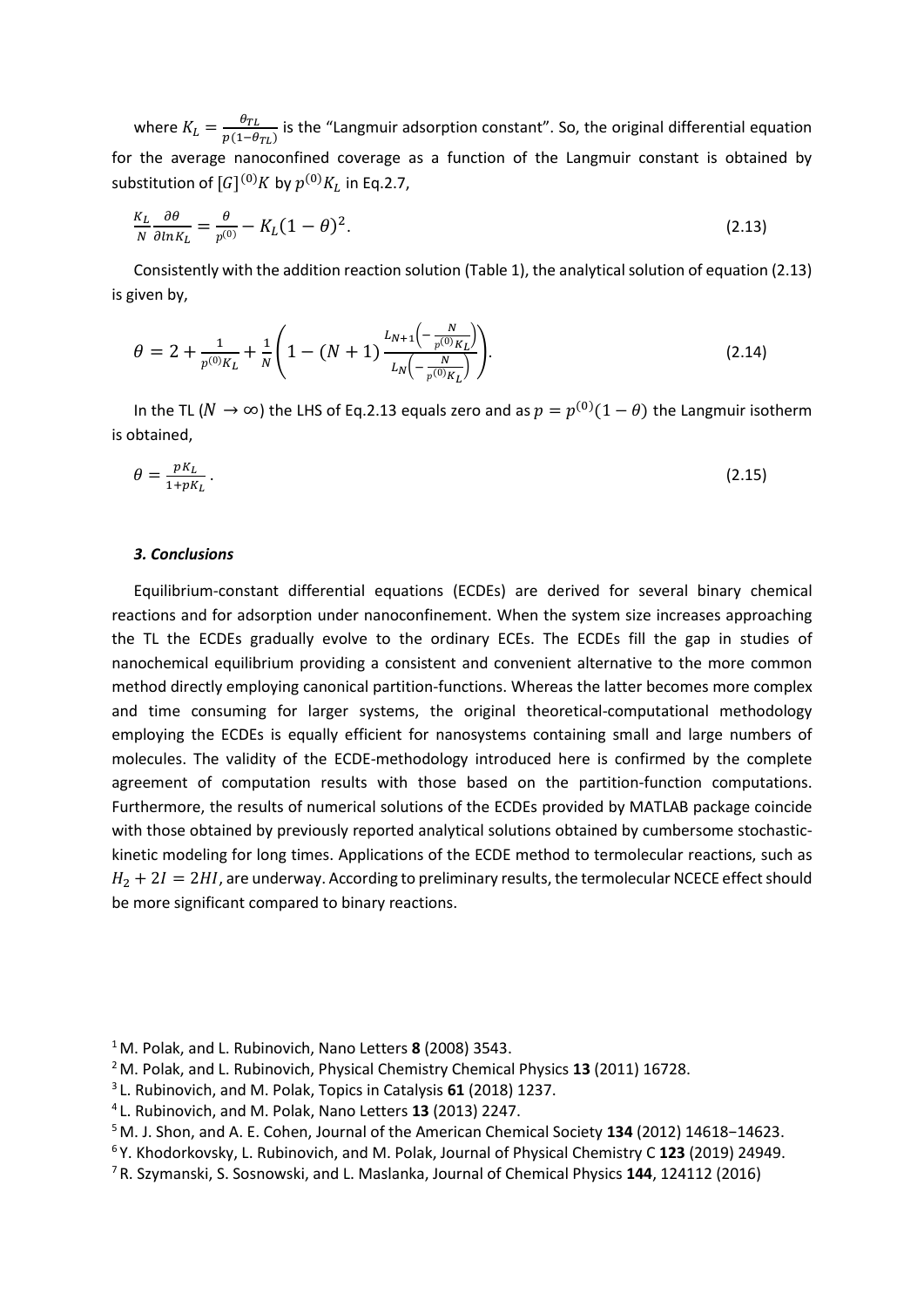P. Atkins, and J. de Paula, *Physical Chemistry* (W. H. Freeman and Company, New York, 2006), K. B. Oldham, M. J. C., and S. Jerome, *AN ATLAS OF FUNCTIONS* (Springer Science+Business Media New York, 2009),

T. M. Dunster, Methods and applications of analysis **6** (1999) 281.

I. G. Darvey, B. W. Ninham, and P. J. Staff, Journal of Chemical Physics **45** (1966) 2145.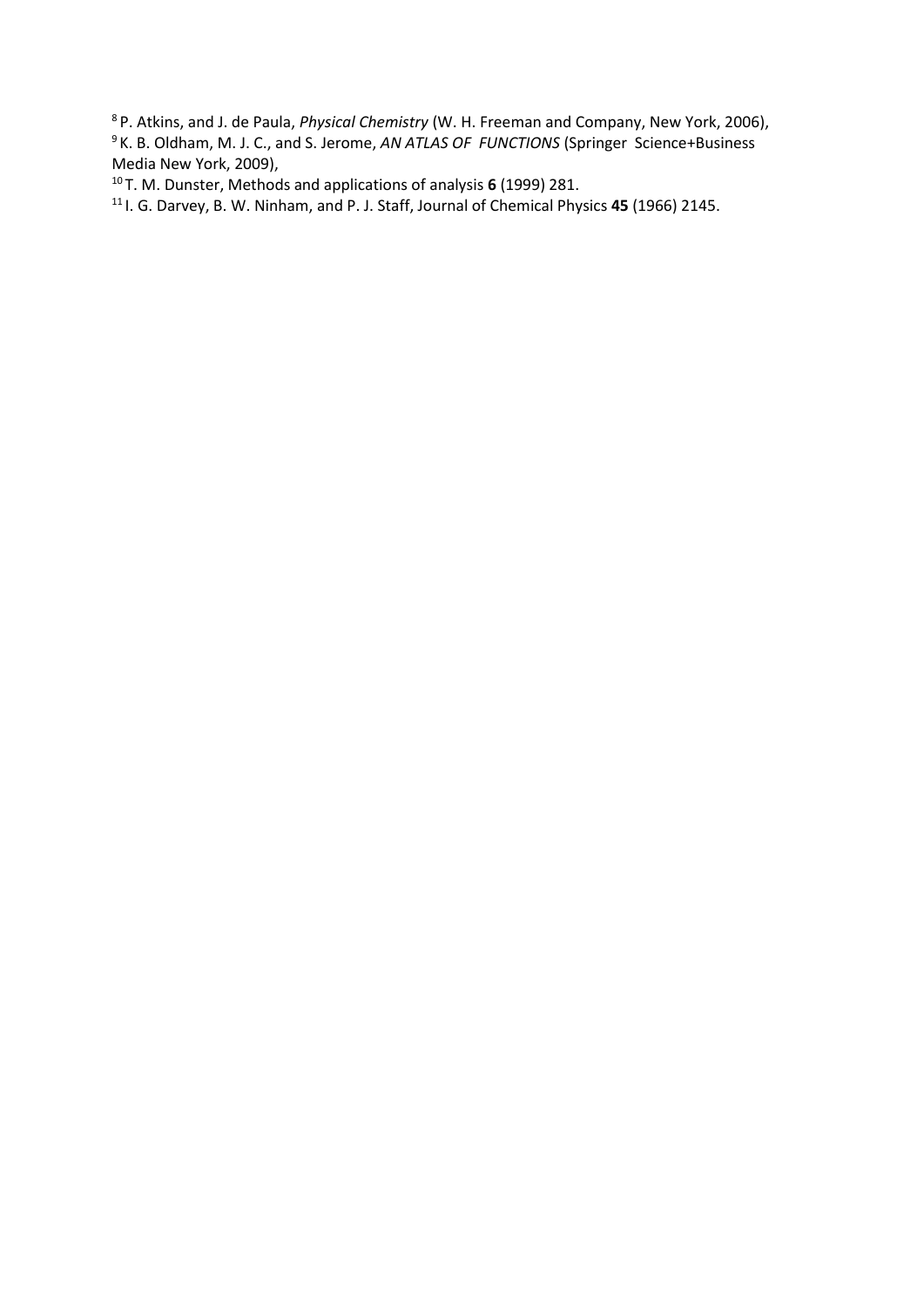| Reaction                                                               | ECDE*                                                                                                                    | Analytical solution**                                                                                                                                                                             |
|------------------------------------------------------------------------|--------------------------------------------------------------------------------------------------------------------------|---------------------------------------------------------------------------------------------------------------------------------------------------------------------------------------------------|
| $A + B = C + D$<br>$N_A^{(0)} = N$<br>$N_R^{(0)} = rN$                 | $\frac{1}{N}(K-1)\frac{\partial \xi}{\partial ln K} = \xi^2 - K(1-\xi)(r-\xi)$                                           | $\xi = 1 - \frac{P_{N-1}^{(Nr-N+1,-Nr-N)}\left(1-\frac{2}{K}\right)}{KP_N^{(Nr-N,-Nr-N-1)}\left(1-\frac{2}{K}\right)}$                                                                            |
| $2A = B + C$<br>$N_A^{(0)} = 2rN$                                      | $\frac{1}{N}(4K-1)\frac{\partial \xi}{\partial lnK} - \frac{2K}{N}(r-\xi) = \xi^2 - 4K(r-\xi)^2$                         | Even $N_A$ : $\xi = 1 - \frac{p_{N-1}^{\left(\frac{1}{2}-2N+\frac{1}{2}\right)}\left(1-\frac{1}{K}\right)}{2KP_N^{\left(-\frac{1}{2}-2N+\frac{1}{2}\right)}\left(1-\frac{1}{K}\right)}$           |
| Even $N_A$ : $r = 1$<br>Odd $N_A$ : $r = 1 + \frac{1}{2M}$             |                                                                                                                          | Odd $N_A$ : $\xi = 1 - \frac{3P_{R-1}^{(\frac{3}{2}-2N-\frac{1}{2})}(1-\frac{1}{K})}{2KP_N^{(\frac{1}{2}-2N-\frac{3}{2})}P_{R}^{\frac{1}{2}-2N-\frac{3}{2}}(1-\frac{1}{K})}$                      |
| $A + B = C$<br>$N_A^{(0)} = N$<br>$N_{R}^{(0)} = rN$                   | $\frac{K}{N} \frac{\partial \xi}{\partial lnK} = \frac{\xi}{[A]^{(0)}} - K(1-\xi)(r-\xi)$                                | $\xi = 1 + r + \frac{1}{[A]^{(0)}K} + \frac{1}{N} \left( 1 - (N+1) \frac{L_{N+1}^{(Nr-N)} \left( -\frac{N}{[A]^{(0)}K} \right)}{L_N^{(Nr-N)} \left( -\frac{N}{r_A \sqrt{(N-r)}} \right)} \right)$ |
| $2A = B$<br>Even $N_A$ : $r = 1$<br>Odd $N_A$ : $r = 1 + \frac{1}{2N}$ | $\frac{K}{N}\left(\frac{\partial \xi}{\partial lnK} - \frac{1}{2}(r - \xi)\right) = \frac{r\xi}{2[A](0)} - K(r - \xi)^2$ | Even $N_A$ : $\xi = 1 - \frac{N}{2[A]^{(0)}K} \frac{L_{N-1}^{(\frac{1}{2})} \left(-\frac{N}{2[A]^{(0)}K}\right)}{L_N^{(\frac{1}{2})} \left(-\frac{N}{2}\right)}$                                  |
|                                                                        |                                                                                                                          | Odd $N_A$ : $\xi = 1 - \frac{rN}{2[A]^{(0)}K} \frac{L_{N-1}^{(\frac{3}{2})} \left(-\frac{rN}{2[A]^{(0)}K}\right)}{L_N^{(\frac{1}{2})} \left(-\frac{rN}{2[A]^{(0)}K}\right)}$                      |

Table 1. Equilibrium constant differential equations (ECDEs) and their analytical solutions for several elementary binary reactions

\* The well-known ordinary equilibrium constant equations in the TL (ECEs) are obtained when  $N \to \infty$  so LHS $\to 0$ .

\*\*  $P_n^{(\nu,\mu)}(x)$  and  $L_n^{(m)}(x)$  denote the Jacobi and the associated Laguerre polynomials, respectively<sup>9</sup>. The analytical solutions are consistent with those obtained by stochastic-kinetic modeling for long times that involve hypergeometric functions<sup>11</sup>.